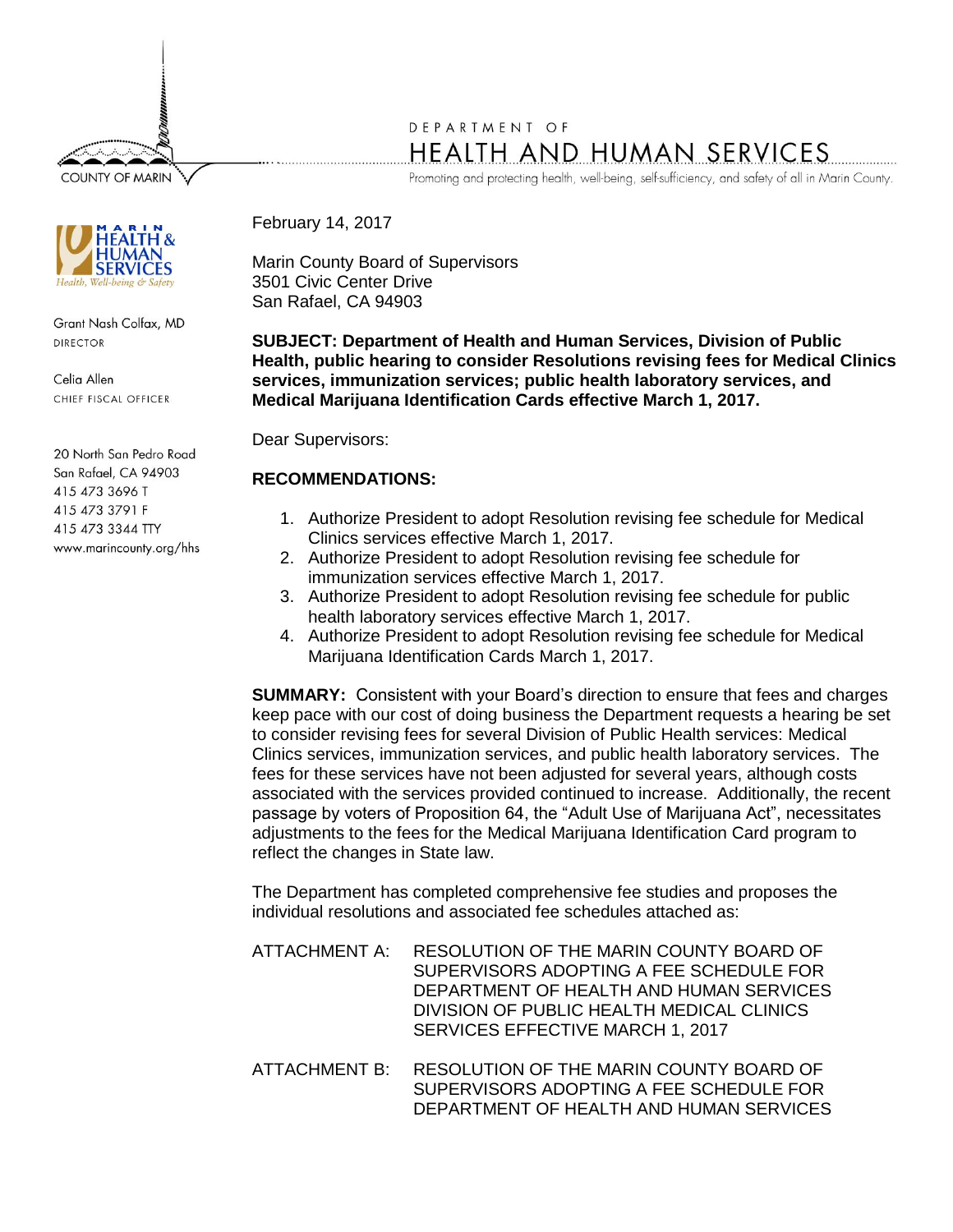DIVISION OF PUBLIC HEALTH IMMUNIZATION SERVICES EFFECTIVE MARCH 1, 2017

- ATTACHMENT C: RESOLUTION OF THE MARIN COUNTY BOARD OF SUPERVISORS ADOPTING A FFF SCHEDULE FOR DEPARTMENT OF HEALTH AND HUMAN SERVICES PUBLIC HEALTH LABORATORY SERVICES EFFECTIVE MARCH 1, 2017
- ATTACHMENT D: RESOLUTION OF THE MARIN COUNTY BOARD OF SUPERVISORS ADOPTING A FEE SCHEDULE FOR DEPARTMENT OF HEALTH AND HUMAN SERVICES MEDICAL MARIJUANA IDENTIFICATION CARDS EFFECTIVE MARCH 1, 2017
	- **I. RESOLUTION OF THE MARIN COUNTY BOARD OF SUPERVISORS ADOPTING A FEE SCHEDULE FOR DEPARTMENT OF HEALTH AND HUMAN SERVICES DIVISION OF PUBLIC HEALTH MEDICAL CLINICS EFFECTIVE MARCH 1, 2017**

The proposed fee schedules for Medical Clinics services and associated outside laboratory services will allow the Department to recover a higher portion of the cost of providing the services and maximize potential revenue from third party payers. The revision of the Medical Clinics fees also assure consistency with Medi-Cal reimbursement rates as federal law prohibits clinics from charging any client less than the amount paid by Medi-Cal for that service.

The proposed fee schedules and sliding fee schedule will also apply to those "cash pay" clients who are not covered by Medi-Cal or any other public or private health coverage program, or whose services are only partially covered by these funding sources. The proposed sliding fee schedule is based on income, family size, and other factors which determine a client's ability to pay. The five tiers of payment are based upon the recipient's income level, from under 100% of federal poverty level (\$20,160 for a family of three) up to but excluding 351% (amounts over \$70,761 for a family of three). For example, clients up to 100% of the federal poverty level will pay 30% of the approved fee and clients at 351% of the federal poverty level will pay 100% of the approved fee.

Of the 41 procedures and medications offered by the Medical Clinics, 18 procedures are not on the current fee schedule because they are new procedures being offered or procedures that should have been included in the current fee schedule. The current approved fee schedule also does not include outside laboratory fees. Thus, the Medical Clinics cannot charge clients for these services. The proposed fee schedules address these two issues. In addition to the fee charged by the outside laboratory, the Department proposes to add a 15% administration fee to help recover some of our cost for staff to process the specimens. Although, there are adjustments in fees to reflect changes in clinic and outside laboratory costs, the proposed fee schedules are not expected to deter low income clients from receiving the services they need.

The fees for Medical Clinics services were last adjusted in 2011.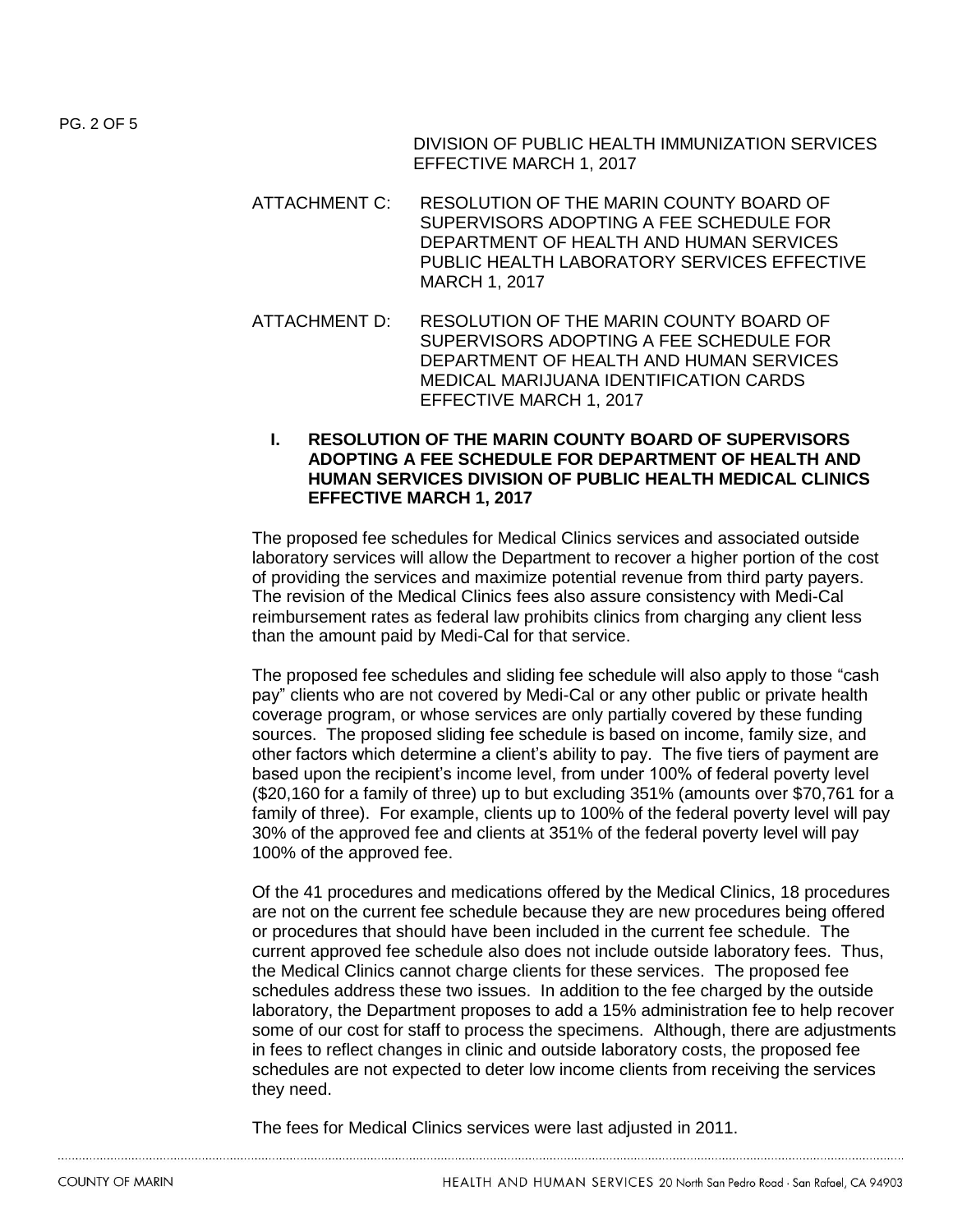## **II. RESOLUTION OF THE MARIN COUNTY BOARD OF SUPERVISORS ADOPTING A FEE SCHEDULE FOR DEPARTMENT OF HEALTH AND HUMAN SERVICES DIVISION OF PUBLIC HEALTH IMMUNIZATION SERVICES EFFECTIVE MARCH 1, 2017**

The Department proposes to revise its immunization fee schedule to assure consistency with Medi-Cal reimbursement rates as federal law prohibits clinics from charging any client less than the amount paid by Medi-Cal for that service. Nine vaccines offered are currently below the associated Medi-Cal reimbursement rate and the Department cannot charge for three vaccines because they have no current approved fee. The proposed fee schedule addresses these two issues.

Additionally, the Department receives free vaccine from the State through both the Vaccines for Children and Centers for Disease Control Section 317 Immunization Grant programs. The guidelines permit the Department to charge an administration fee to administer these vaccines up to \$26.00 per vaccine, the maximum currently allowed in California, and no patient is denied a vaccine due to inability to pay. The Department's current fee to administer vaccines to those with an ability to pay is \$17.00 and the Department proposes to increase that fee to the allowable \$26.00. Clients with Medi-Cal will have the fee billed to and reimbursed by Medi-Cal.

The proposed immunization fee schedule is intended to provide a reasonable cost recovery, assure compliance with Medi-Cal regulations, and offer immunizations not on the current fee schedule. The proposed fees are not expected to deter low income clients from receiving the services they need.

The fees for immunization services were last adjusted in 2012.

#### **III. RESOLUTION OF THE MARIN COUNTY BOARD OF SUPERVISORS ADOPTING A FEE SCHEDULE FOR DEPARTMENT OF HEALTH AND HUMAN SERVICES PUBLIC HEALTH LABORATORY SERVICES EFFECTIVE MARCH 1, 2017**

On July 1, 2013, through a Joint Powers Agreement (JPA), Marin County joined a regional public health laboratory which then became the Napa-Solano-Yolo-Marin County Public Health Laboratory. The fee schedule for the Napa-Solano-Yolo-Marin County Public Health Laboratory is established by the Solano County Board of Supervisors based on the cost to provide the services as the laboratory facility is operated by Solano County Public Health staff.

Comparing the current Napa-Solano-Yolo-Marin County Public Health Laboratory fee schedule to the proposed fee schedule, 54 fees were increased due to higher costs of the regional public health laboratory to provide the services and three fees decreased as State law prohibits charges greater than costs. Additionally, the proposed fee schedule adds 73 laboratory tests and associated fees that are not on the current Napa-Solano-Yolo-Marin Public Health Laboratory fee schedule. The Department's proposed fee schedule adds a 15% administration fee to the regional public health laboratory's fee to help recover some of our cost for staff to receive and process the specimens for transport to the Napa-Solano-Yolo-Marin County Public Health Laboratory.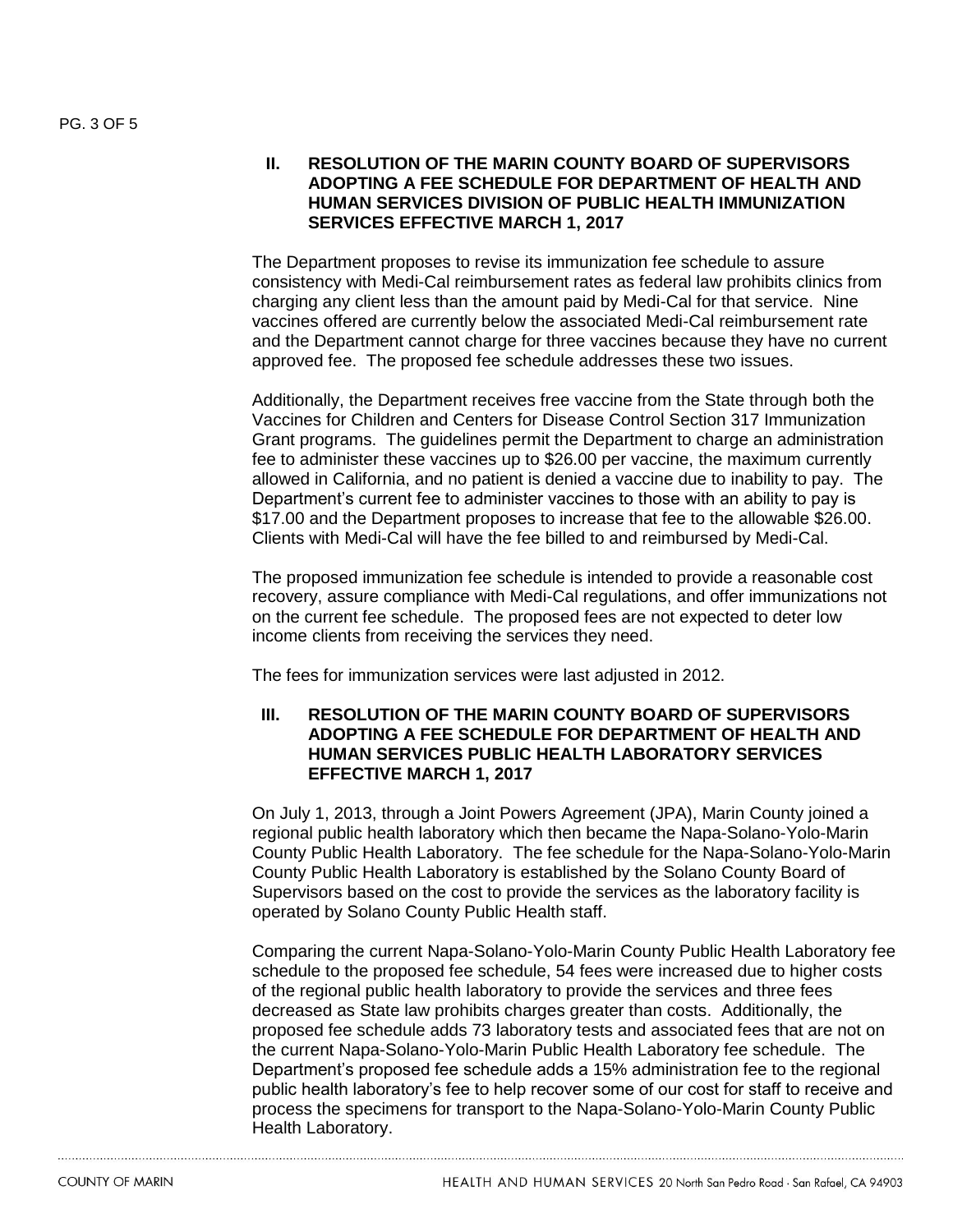The fees for Napa-Solano-Yolo-Marin public health laboratory services were last adjusted in 2013.

## **IV. RESOLUTION OF THE MARIN COUNTY BOARD OF SUPERVISORS ADOPTING A FEE SCHEDULE FOR DEPARTMENT OF HEALTH AND HUMAN SERVICES MEDICAL MARIJUANA IDENTIFICATION CARDS EFFECTIVE MARCH 1, 2017**

The California Medical Marijuana Identification (ID) Card Program provides a statewide identification system for individuals whose physician has recommended the use of marijuana for medicinal purposes. Under the program, established in 2004, the State establishes guidelines and counties issue the cards and administer the program at the local level. State legislation requires that the program implement a fee structure to cover the costs of the program and provides for a fifty percent reduction in the fees for Medi-Cal beneficiaries.

The current fee for the issuance of the cards is \$56.50 for Medi-Cal beneficiaries and \$113.00 for all others. The \$56.50 fee is comprised of the State's \$33.00 fee and Marin County's \$23.50 fee. The \$113.00 fee for all other participants is comprised of the State's \$66.00 fee and Marin County's \$47.00 fee. The current State fees were set in 2007 and Marin County's fees were established by your Board in 2005.

Proposition 64, also known as the "Adult Use of Marijuana Act", passed by California voters on November 8, 2016, established that the State would no longer collect fees from counties to support State program operational costs effective November 9, 2016. The Department stopped collecting the State portion of the fee when it received notification from the State about this change, although several cards issued before such notification were charged the State portion but are in the process of being refunded to the clients.

Additionally, Proposition 64 authorizes counties to charge a fee up to \$100.00 to cover expenses to maintain the program at the county level. Counties may request reimbursement from the State for costs over \$100.00. Furthermore, Proposition 64 waives all Medical Marijuana ID Card fees for County Medical Services Program (CMSP) beneficiaries.

To maintain Marin County's program on a cost-covered basis and in compliance with Proposition 64, the Department proposes a fee schedule that waives all fees for CMSP beneficiaries; reduces the fee from \$56.50 to \$50.00 per card for Medi-Cal beneficiaries; and reduces the fee from \$113.00 to \$100.00 for all others as illustrated below:

|                                     | <b>Current Fee</b> |                   |                     | <b>Proposed Fee</b> |                   |                     |
|-------------------------------------|--------------------|-------------------|---------------------|---------------------|-------------------|---------------------|
| <b>Client Type</b>                  | <b>TOTAL</b>       | County<br>Portion | <b>State</b><br>fee | <b>TOTAL</b>        | County<br>Portion | <b>State</b><br>Fee |
| <b>CMSP</b><br><b>Beneficiaries</b> | \$113.00           | \$47.00           | \$66.00             | \$0.00              | \$0.00            | \$0.00              |
| Medi-Cal<br><b>Beneficiaries</b>    | \$56.50            | \$23.50           | \$33.00             | \$50.00             | \$50.00           | \$0.00              |
| <b>All Others</b>                   | \$113.00           | \$47.00           | \$66.00             | \$100.00            | \$100.00          | \$0.00              |